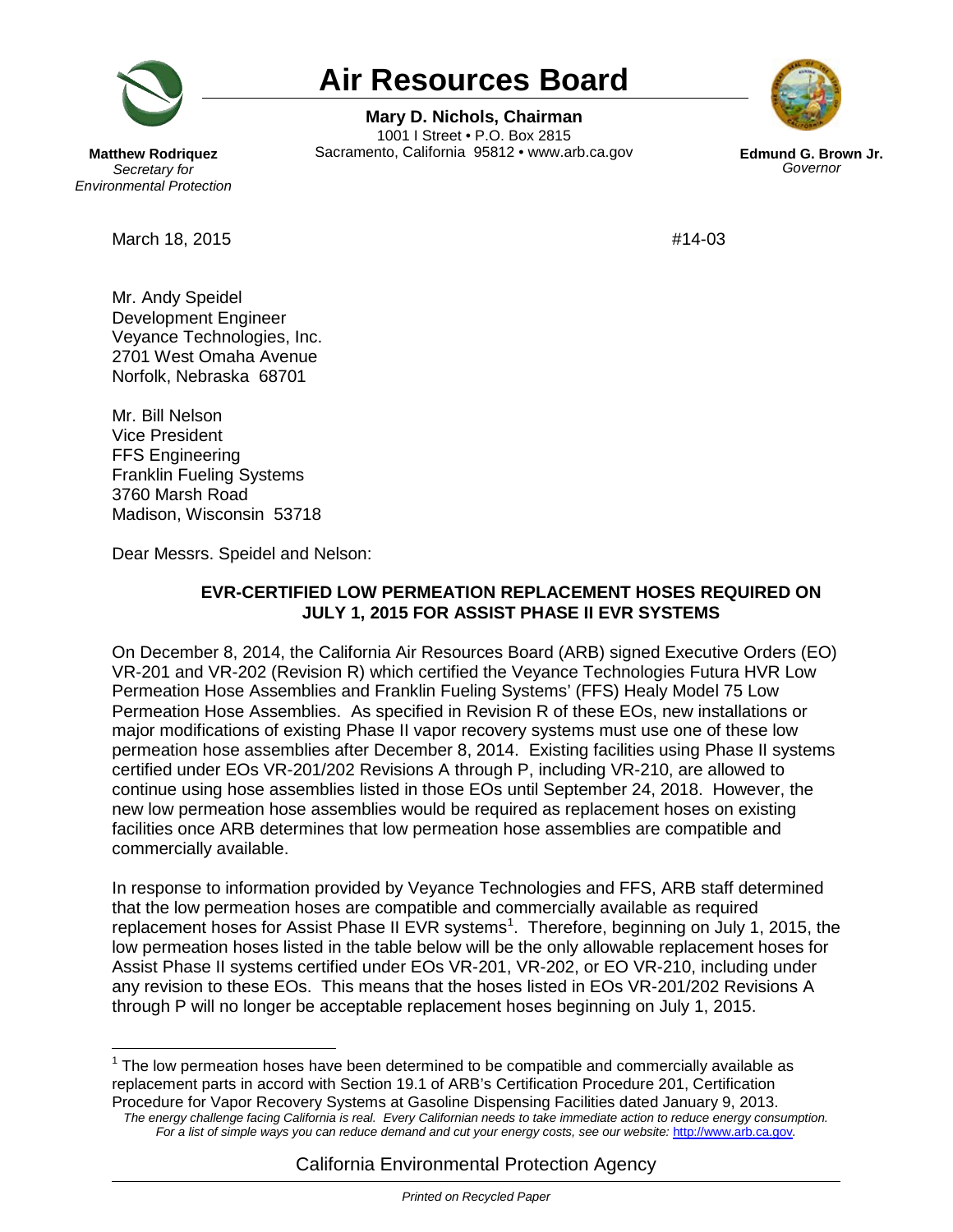Mr. Andy Speidel Mr. Bill Nelson March 18, 2015 Page 2

**Required Certified Low Permeation Replacement Hoses for Assist Phase II EVR Systems** 

| <b>Manufacturer</b>             | <b>Model Number</b>             | <b>Affected Assist Phase II EVR</b><br>Executive Orders <sup>2</sup>                                                                                         |
|---------------------------------|---------------------------------|--------------------------------------------------------------------------------------------------------------------------------------------------------------|
| Veyance Technologies<br>Inc.    | <b>Futura HVR Low Perm Hose</b> | 1. EOs VR-201 and VR-202<br>(including any revision<br>thereto),                                                                                             |
|                                 |                                 | Assist Phase II EVR Systems<br>With and Without In-Station<br>Diagnostics                                                                                    |
| <b>Franklin Fueling Systems</b> | Healy Model 75 Low Perm Hose    | 2. VR-210 (including any<br>revision thereto),<br>Site-Specific Certification of the<br>Disneyland Resort Gasoline<br>Dispensing Facility with Bulk<br>Plant |

By September 24, 2018, however, all GDFs with an Assist Phase II System listed above must upgrade to a low permeation hose. The low permeation hoses shall be installed and maintained in accordance with the manufacturer's installation and maintenance instructions.

If you have questions regarding this low permeation hose replacement requirement, please contact Mr. Oscar Lopez at (916) 323-1161 or via email at [oscar.lopez@arb.ca.gov](mailto:oscar.lopez@arb.ca.gov), or Mr. Pat Bennett at (916) 322-8959 or via email at [pat.bennett@arb.ca.gov](mailto:pat.bennett@arb.ca.gov).

Sincerely, Sincereir,

Dr. Michael T. Benjamin, Chie Monitoring and Laboratory Division

cc: See next page.

<sup>&</sup>lt;sup>2</sup> Assist Phase II EVR Executive Orders can be viewed at<http://www.arb.ca.gov/vapor/eo-evrphasell.htm>.